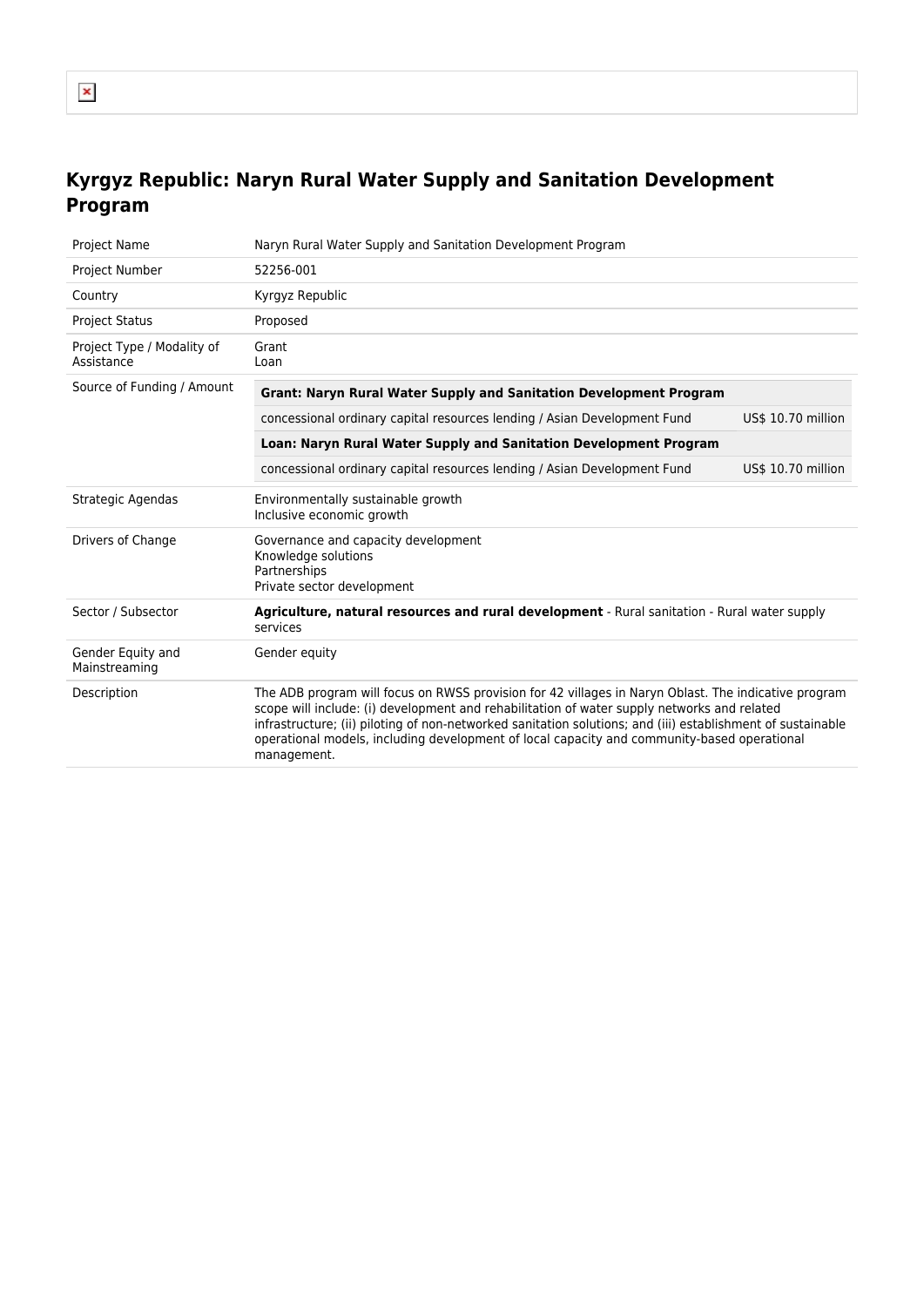| Project Rationale and<br>Linkage to Country/Regional<br>Strategy | With a gross domestic product per capita of \$1,190 in 2018, the Kyrgyz Republic is one the poorest<br>countries in the Central and West Asia region. At the national level, 25.4% of the 6.2 million population<br>lives in poverty. The poverty rate, when analyzed at the regional level, often exceeds 60%, due to the<br>fact that two-thirds of the population live in an estimated 1,805 rural village in isolated and<br>mountainous areas.<br>According to the national household survey conducted in 2012, only 5% of the poor rural population<br>has piped household connections. The majority of the population collected water from surface sources.<br>Where rural water supply systems do exist, they date back 50 years without proper maintenance and<br>do not provide safe and reliable water to the communities. The survey also shows that rural sanitation<br>conditions have remained very poor, where 96% of the rural population rely exclusively on basic<br>sanitation. These difficult conditions are aggravated by the often harsh climatic conditions and result<br>in significant hardship for the rural population, especially for women and children. Lack of access to<br>safe drinking water and sewerage systems is identified as a significant contributor to poverty and<br>incurs economic costs to the country of over \$100 million annually which includes direct financial and<br>productivity losses and negative impacts on public health.<br>Inadequate access to RWSS stems from weak planning and governance, inadequate government<br>budget allocation, limited capacity, and external factors such as climate change. RWSS services are<br>poorly delivered because of (i) financing gaps resulting from low revenue collections, (ii) asset<br>deterioration caused by insufficient maintenance and reinvestment, (iii) ineffective organizational<br>structure, (iv) lack of skilled personnel, (v) reliance on outdated technical standards, and (vi) poor<br>sector regulation and management. Ineffective planning and governance derive from structural<br>reasons, including partial decentralization reforms and lack of information systems. Inadequate<br>financing derives from limited public resources to meet targets, inadequate revenues, and households'<br>lack of access to finance. Skills need strengthening, particularly at the local level. Thus, investments in<br>infrastructure, coupled with reforms to bring services closer to the people, are needed.<br>The Asian Development Bank (ADB) has financed two RWSS projects totaling \$66 million in loans and<br>grants. In 2000, ADB approved the Community-Based Infrastructure Sector Services Project, which<br>suffered from major cost overruns and poor execution of works. To rectify deficiencies in the execution<br>of the works, ADB approved supplementary financing for the project. The supplementary project did<br>not satisfy the legal covenants and violated ADB procedures, including ADB's Anticorruption Policy.<br>ADB suspended the project in May 2012 and the project was cancelled in May 2013. The World Bank,<br>as ADB's partner agency under the _Taza Suu_ program, suffered through similar issues as ADB during<br>project implementation. However, the World Bank continued with the project with the Community<br>Development and Investment Agency (ARIS). |             |
|------------------------------------------------------------------|-----------------------------------------------------------------------------------------------------------------------------------------------------------------------------------------------------------------------------------------------------------------------------------------------------------------------------------------------------------------------------------------------------------------------------------------------------------------------------------------------------------------------------------------------------------------------------------------------------------------------------------------------------------------------------------------------------------------------------------------------------------------------------------------------------------------------------------------------------------------------------------------------------------------------------------------------------------------------------------------------------------------------------------------------------------------------------------------------------------------------------------------------------------------------------------------------------------------------------------------------------------------------------------------------------------------------------------------------------------------------------------------------------------------------------------------------------------------------------------------------------------------------------------------------------------------------------------------------------------------------------------------------------------------------------------------------------------------------------------------------------------------------------------------------------------------------------------------------------------------------------------------------------------------------------------------------------------------------------------------------------------------------------------------------------------------------------------------------------------------------------------------------------------------------------------------------------------------------------------------------------------------------------------------------------------------------------------------------------------------------------------------------------------------------------------------------------------------------------------------------------------------------------------------------------------------------------------------------------------------------------------------------------------------------------------------------------------------------------------------------------------------------------------------------------------------------------------------------------------------------------------------------------------------------------------------------------------------------------------------------------------------------------------------------------------------------------------------------------------------------------------------------------------------------------------------------------------------------------------------------------------------------------------------------------------------------------------------------------------------------------------------------------------------------------------|-------------|
| Impact                                                           | Decent living standards for each Kyrgyz citizen achieved.<br>Health and quality of life of residents improved and adverse environmental impact reduced by 2026                                                                                                                                                                                                                                                                                                                                                                                                                                                                                                                                                                                                                                                                                                                                                                                                                                                                                                                                                                                                                                                                                                                                                                                                                                                                                                                                                                                                                                                                                                                                                                                                                                                                                                                                                                                                                                                                                                                                                                                                                                                                                                                                                                                                                                                                                                                                                                                                                                                                                                                                                                                                                                                                                                                                                                                                                                                                                                                                                                                                                                                                                                                                                                                                                                                                    |             |
| Outcome                                                          | Inclusive and reliable access to safe water supply and sanitation services in Naryn Oblast improved.                                                                                                                                                                                                                                                                                                                                                                                                                                                                                                                                                                                                                                                                                                                                                                                                                                                                                                                                                                                                                                                                                                                                                                                                                                                                                                                                                                                                                                                                                                                                                                                                                                                                                                                                                                                                                                                                                                                                                                                                                                                                                                                                                                                                                                                                                                                                                                                                                                                                                                                                                                                                                                                                                                                                                                                                                                                                                                                                                                                                                                                                                                                                                                                                                                                                                                                              |             |
| Outputs                                                          | Rural water supply system improved<br>Non-networked sanitation services piloted.<br>Sustainable operational models established.                                                                                                                                                                                                                                                                                                                                                                                                                                                                                                                                                                                                                                                                                                                                                                                                                                                                                                                                                                                                                                                                                                                                                                                                                                                                                                                                                                                                                                                                                                                                                                                                                                                                                                                                                                                                                                                                                                                                                                                                                                                                                                                                                                                                                                                                                                                                                                                                                                                                                                                                                                                                                                                                                                                                                                                                                                                                                                                                                                                                                                                                                                                                                                                                                                                                                                   |             |
| Geographical Location                                            | Naryn                                                                                                                                                                                                                                                                                                                                                                                                                                                                                                                                                                                                                                                                                                                                                                                                                                                                                                                                                                                                                                                                                                                                                                                                                                                                                                                                                                                                                                                                                                                                                                                                                                                                                                                                                                                                                                                                                                                                                                                                                                                                                                                                                                                                                                                                                                                                                                                                                                                                                                                                                                                                                                                                                                                                                                                                                                                                                                                                                                                                                                                                                                                                                                                                                                                                                                                                                                                                                             |             |
|                                                                  |                                                                                                                                                                                                                                                                                                                                                                                                                                                                                                                                                                                                                                                                                                                                                                                                                                                                                                                                                                                                                                                                                                                                                                                                                                                                                                                                                                                                                                                                                                                                                                                                                                                                                                                                                                                                                                                                                                                                                                                                                                                                                                                                                                                                                                                                                                                                                                                                                                                                                                                                                                                                                                                                                                                                                                                                                                                                                                                                                                                                                                                                                                                                                                                                                                                                                                                                                                                                                                   |             |
| <b>Safeguard Categories</b>                                      |                                                                                                                                                                                                                                                                                                                                                                                                                                                                                                                                                                                                                                                                                                                                                                                                                                                                                                                                                                                                                                                                                                                                                                                                                                                                                                                                                                                                                                                                                                                                                                                                                                                                                                                                                                                                                                                                                                                                                                                                                                                                                                                                                                                                                                                                                                                                                                                                                                                                                                                                                                                                                                                                                                                                                                                                                                                                                                                                                                                                                                                                                                                                                                                                                                                                                                                                                                                                                                   |             |
| Environment                                                      |                                                                                                                                                                                                                                                                                                                                                                                                                                                                                                                                                                                                                                                                                                                                                                                                                                                                                                                                                                                                                                                                                                                                                                                                                                                                                                                                                                                                                                                                                                                                                                                                                                                                                                                                                                                                                                                                                                                                                                                                                                                                                                                                                                                                                                                                                                                                                                                                                                                                                                                                                                                                                                                                                                                                                                                                                                                                                                                                                                                                                                                                                                                                                                                                                                                                                                                                                                                                                                   | B           |
| <b>Involuntary Resettlement</b>                                  |                                                                                                                                                                                                                                                                                                                                                                                                                                                                                                                                                                                                                                                                                                                                                                                                                                                                                                                                                                                                                                                                                                                                                                                                                                                                                                                                                                                                                                                                                                                                                                                                                                                                                                                                                                                                                                                                                                                                                                                                                                                                                                                                                                                                                                                                                                                                                                                                                                                                                                                                                                                                                                                                                                                                                                                                                                                                                                                                                                                                                                                                                                                                                                                                                                                                                                                                                                                                                                   | В           |
| <b>Indigenous Peoples</b>                                        |                                                                                                                                                                                                                                                                                                                                                                                                                                                                                                                                                                                                                                                                                                                                                                                                                                                                                                                                                                                                                                                                                                                                                                                                                                                                                                                                                                                                                                                                                                                                                                                                                                                                                                                                                                                                                                                                                                                                                                                                                                                                                                                                                                                                                                                                                                                                                                                                                                                                                                                                                                                                                                                                                                                                                                                                                                                                                                                                                                                                                                                                                                                                                                                                                                                                                                                                                                                                                                   | $\mathsf C$ |
| <b>Summary of Environmental and Social Aspects</b>               |                                                                                                                                                                                                                                                                                                                                                                                                                                                                                                                                                                                                                                                                                                                                                                                                                                                                                                                                                                                                                                                                                                                                                                                                                                                                                                                                                                                                                                                                                                                                                                                                                                                                                                                                                                                                                                                                                                                                                                                                                                                                                                                                                                                                                                                                                                                                                                                                                                                                                                                                                                                                                                                                                                                                                                                                                                                                                                                                                                                                                                                                                                                                                                                                                                                                                                                                                                                                                                   |             |
| <b>Environmental Aspects</b>                                     |                                                                                                                                                                                                                                                                                                                                                                                                                                                                                                                                                                                                                                                                                                                                                                                                                                                                                                                                                                                                                                                                                                                                                                                                                                                                                                                                                                                                                                                                                                                                                                                                                                                                                                                                                                                                                                                                                                                                                                                                                                                                                                                                                                                                                                                                                                                                                                                                                                                                                                                                                                                                                                                                                                                                                                                                                                                                                                                                                                                                                                                                                                                                                                                                                                                                                                                                                                                                                                   |             |
| Involuntary Resettlement                                         |                                                                                                                                                                                                                                                                                                                                                                                                                                                                                                                                                                                                                                                                                                                                                                                                                                                                                                                                                                                                                                                                                                                                                                                                                                                                                                                                                                                                                                                                                                                                                                                                                                                                                                                                                                                                                                                                                                                                                                                                                                                                                                                                                                                                                                                                                                                                                                                                                                                                                                                                                                                                                                                                                                                                                                                                                                                                                                                                                                                                                                                                                                                                                                                                                                                                                                                                                                                                                                   |             |
| Indigenous Peoples                                               |                                                                                                                                                                                                                                                                                                                                                                                                                                                                                                                                                                                                                                                                                                                                                                                                                                                                                                                                                                                                                                                                                                                                                                                                                                                                                                                                                                                                                                                                                                                                                                                                                                                                                                                                                                                                                                                                                                                                                                                                                                                                                                                                                                                                                                                                                                                                                                                                                                                                                                                                                                                                                                                                                                                                                                                                                                                                                                                                                                                                                                                                                                                                                                                                                                                                                                                                                                                                                                   |             |
|                                                                  |                                                                                                                                                                                                                                                                                                                                                                                                                                                                                                                                                                                                                                                                                                                                                                                                                                                                                                                                                                                                                                                                                                                                                                                                                                                                                                                                                                                                                                                                                                                                                                                                                                                                                                                                                                                                                                                                                                                                                                                                                                                                                                                                                                                                                                                                                                                                                                                                                                                                                                                                                                                                                                                                                                                                                                                                                                                                                                                                                                                                                                                                                                                                                                                                                                                                                                                                                                                                                                   |             |
|                                                                  | <b>Stakeholder Communication, Participation, and Consultation</b>                                                                                                                                                                                                                                                                                                                                                                                                                                                                                                                                                                                                                                                                                                                                                                                                                                                                                                                                                                                                                                                                                                                                                                                                                                                                                                                                                                                                                                                                                                                                                                                                                                                                                                                                                                                                                                                                                                                                                                                                                                                                                                                                                                                                                                                                                                                                                                                                                                                                                                                                                                                                                                                                                                                                                                                                                                                                                                                                                                                                                                                                                                                                                                                                                                                                                                                                                                 |             |
| During Project Design                                            |                                                                                                                                                                                                                                                                                                                                                                                                                                                                                                                                                                                                                                                                                                                                                                                                                                                                                                                                                                                                                                                                                                                                                                                                                                                                                                                                                                                                                                                                                                                                                                                                                                                                                                                                                                                                                                                                                                                                                                                                                                                                                                                                                                                                                                                                                                                                                                                                                                                                                                                                                                                                                                                                                                                                                                                                                                                                                                                                                                                                                                                                                                                                                                                                                                                                                                                                                                                                                                   |             |
| During Project Implementation                                    |                                                                                                                                                                                                                                                                                                                                                                                                                                                                                                                                                                                                                                                                                                                                                                                                                                                                                                                                                                                                                                                                                                                                                                                                                                                                                                                                                                                                                                                                                                                                                                                                                                                                                                                                                                                                                                                                                                                                                                                                                                                                                                                                                                                                                                                                                                                                                                                                                                                                                                                                                                                                                                                                                                                                                                                                                                                                                                                                                                                                                                                                                                                                                                                                                                                                                                                                                                                                                                   |             |
| Responsible ADB Officer                                          | Kohlhase, Jude Ernest                                                                                                                                                                                                                                                                                                                                                                                                                                                                                                                                                                                                                                                                                                                                                                                                                                                                                                                                                                                                                                                                                                                                                                                                                                                                                                                                                                                                                                                                                                                                                                                                                                                                                                                                                                                                                                                                                                                                                                                                                                                                                                                                                                                                                                                                                                                                                                                                                                                                                                                                                                                                                                                                                                                                                                                                                                                                                                                                                                                                                                                                                                                                                                                                                                                                                                                                                                                                             |             |
| Responsible ADB Department                                       | Central and West Asia Department                                                                                                                                                                                                                                                                                                                                                                                                                                                                                                                                                                                                                                                                                                                                                                                                                                                                                                                                                                                                                                                                                                                                                                                                                                                                                                                                                                                                                                                                                                                                                                                                                                                                                                                                                                                                                                                                                                                                                                                                                                                                                                                                                                                                                                                                                                                                                                                                                                                                                                                                                                                                                                                                                                                                                                                                                                                                                                                                                                                                                                                                                                                                                                                                                                                                                                                                                                                                  |             |
| Responsible ADB Division                                         | Urban Development and Water Division, CWRD                                                                                                                                                                                                                                                                                                                                                                                                                                                                                                                                                                                                                                                                                                                                                                                                                                                                                                                                                                                                                                                                                                                                                                                                                                                                                                                                                                                                                                                                                                                                                                                                                                                                                                                                                                                                                                                                                                                                                                                                                                                                                                                                                                                                                                                                                                                                                                                                                                                                                                                                                                                                                                                                                                                                                                                                                                                                                                                                                                                                                                                                                                                                                                                                                                                                                                                                                                                        |             |
| <b>Executing Agencies</b>                                        | Department of Drinking Water Supply and Sewerage Development under the State Agency for<br>Architecture, Construction, Housing & Public Utilities under the Government of the Kyrgyz Republic<br>28, Manas Avenue, Bishkek, Kyrgyz Republic                                                                                                                                                                                                                                                                                                                                                                                                                                                                                                                                                                                                                                                                                                                                                                                                                                                                                                                                                                                                                                                                                                                                                                                                                                                                                                                                                                                                                                                                                                                                                                                                                                                                                                                                                                                                                                                                                                                                                                                                                                                                                                                                                                                                                                                                                                                                                                                                                                                                                                                                                                                                                                                                                                                                                                                                                                                                                                                                                                                                                                                                                                                                                                                       |             |